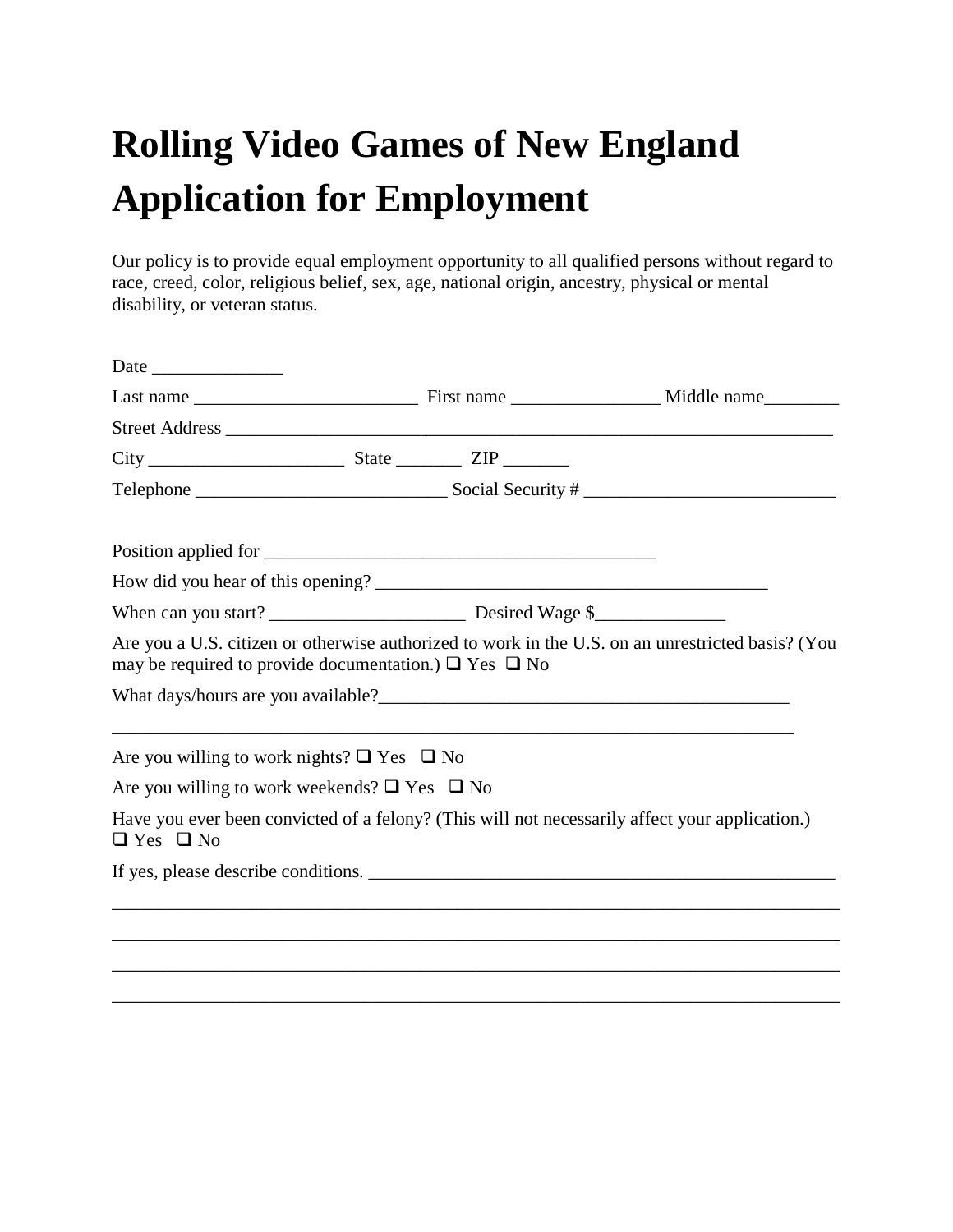## **Education**

|                                      | School Name and Location                                                                        | Year Major Degree |  |
|--------------------------------------|-------------------------------------------------------------------------------------------------|-------------------|--|
|                                      |                                                                                                 |                   |  |
|                                      |                                                                                                 |                   |  |
|                                      |                                                                                                 |                   |  |
|                                      | Post-College                                                                                    |                   |  |
|                                      |                                                                                                 |                   |  |
| should consider?                     | In addition to your work history, are there other skills, qualifications, or experience that we |                   |  |
|                                      |                                                                                                 |                   |  |
|                                      |                                                                                                 |                   |  |
|                                      |                                                                                                 |                   |  |
|                                      |                                                                                                 |                   |  |
|                                      | <b>Employment History</b> (Start with most recent employer)                                     |                   |  |
|                                      |                                                                                                 |                   |  |
|                                      |                                                                                                 |                   |  |
|                                      |                                                                                                 |                   |  |
|                                      |                                                                                                 |                   |  |
|                                      |                                                                                                 |                   |  |
| May we contact? $\Box$ Yes $\Box$ No |                                                                                                 |                   |  |
|                                      |                                                                                                 |                   |  |
|                                      |                                                                                                 |                   |  |
|                                      |                                                                                                 |                   |  |
|                                      | Company Name                                                                                    |                   |  |
|                                      |                                                                                                 |                   |  |
|                                      |                                                                                                 |                   |  |
|                                      |                                                                                                 |                   |  |
|                                      |                                                                                                 |                   |  |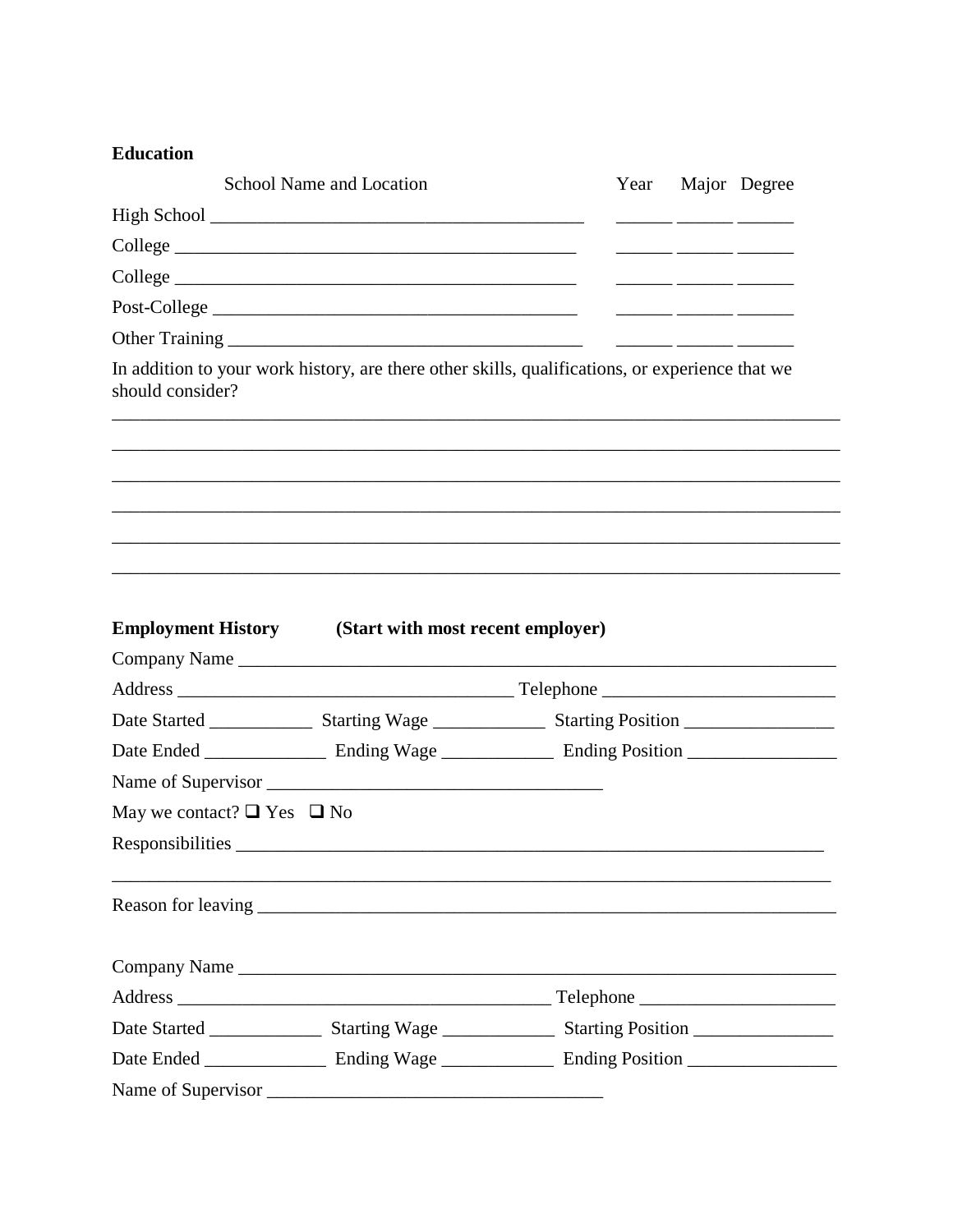| May we contact? $\Box$ Yes $\Box$ No |  |              |  |  |  |
|--------------------------------------|--|--------------|--|--|--|
|                                      |  |              |  |  |  |
|                                      |  |              |  |  |  |
|                                      |  |              |  |  |  |
|                                      |  |              |  |  |  |
|                                      |  |              |  |  |  |
|                                      |  |              |  |  |  |
|                                      |  |              |  |  |  |
| May we contact? $\Box$ Yes $\Box$ No |  |              |  |  |  |
|                                      |  |              |  |  |  |
|                                      |  |              |  |  |  |
|                                      |  | Company Name |  |  |  |
|                                      |  |              |  |  |  |
|                                      |  |              |  |  |  |
|                                      |  |              |  |  |  |
|                                      |  |              |  |  |  |
| May we contact? $\Box$ Yes $\Box$ No |  |              |  |  |  |
|                                      |  |              |  |  |  |
| Reason for leaving                   |  |              |  |  |  |

Attach additional information if necessary.

I certify that the facts set forth in this application for employment are true and complete to the best of my knowledge. I understand that if I am employed, false statements on this application shall be considered sufficient cause for dismissal. This company is hereby authorized to make any investigations of my prior educational and employment history.

I understand that employment at this company is "at will," which means that either I or this company can terminate the employment relationship at any time, with or without prior notice, and for any reason not prohibited by statute. All employment is continued on that basis. I